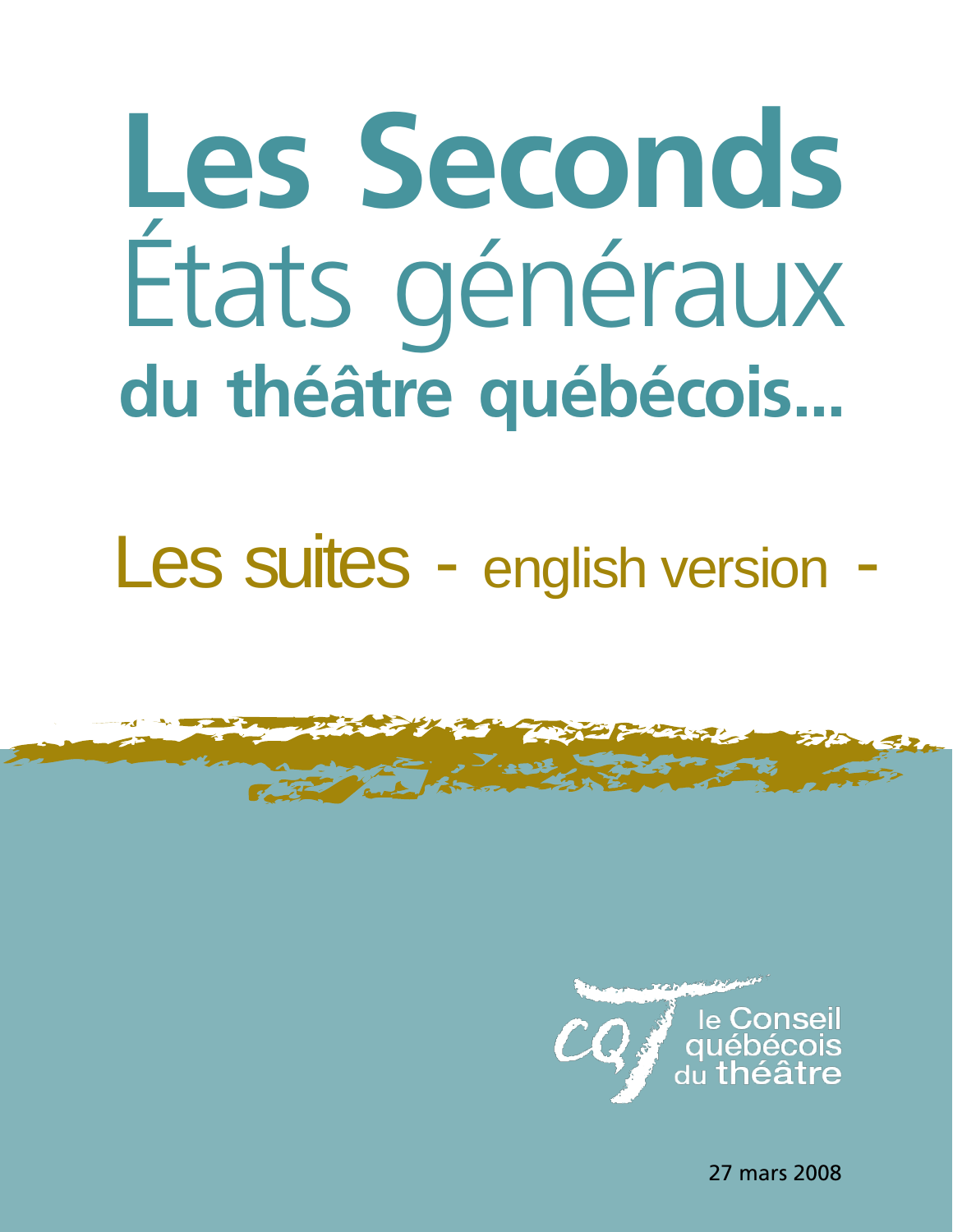# **Table of contents**

| The Executive Summary                                                    | 3  |
|--------------------------------------------------------------------------|----|
| Coherent Financial Support for Theatre - A Question of Longevity         | 4  |
| Dissemination of Theatre - Provincial, National and International Issues | 6  |
| The Challenge of Making a Living in Theatre                              | 9. |
| Bringing Youth into the Professional Theatre: An Act of Citizenship      | 11 |
| Quebec Playwrights - Support for a Unique Voice                          | 13 |
| Conclusion                                                               | 15 |

 $\overline{-1}$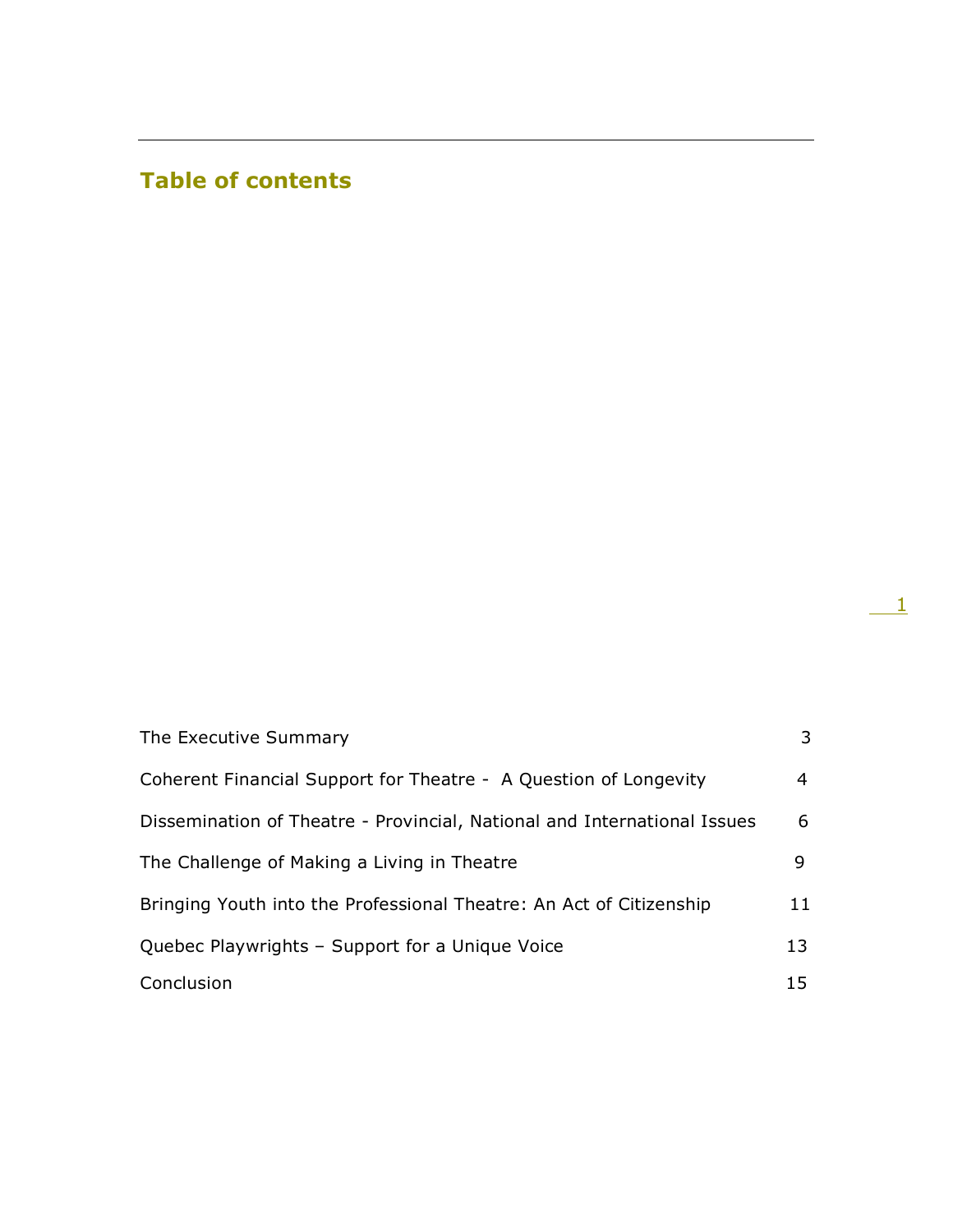*" We are there to pass the torch, in an effort to transmit the sense of our obligation to be vigilant in spite of everything. "*

André Brassard

2

**Quebec theatre is a living art**, anchored in the society in which it evolves.

**Quebec theatre is a vital space**. It is an essential element of social cohesion, a source of dialogue, reflection and escape offered to all Quebeckers, of all ages and of all origins.

**Quebec theatre is an expressive art**. It is a voice that allows us to speak to the world around us through works from here and beyond that are creative, classical, modern and contemporary, so we can better understand ourselves and the work itself.

**Quebec theatre is in a state of perpetual motion, a catalyst for our community.** Thanks to the work of our playwrights, directors, designers and cultural workers, who never cease to explore, innovate and to renew, our art is in a constant state of evolution.

**Quebec theatre has turned towards the future.**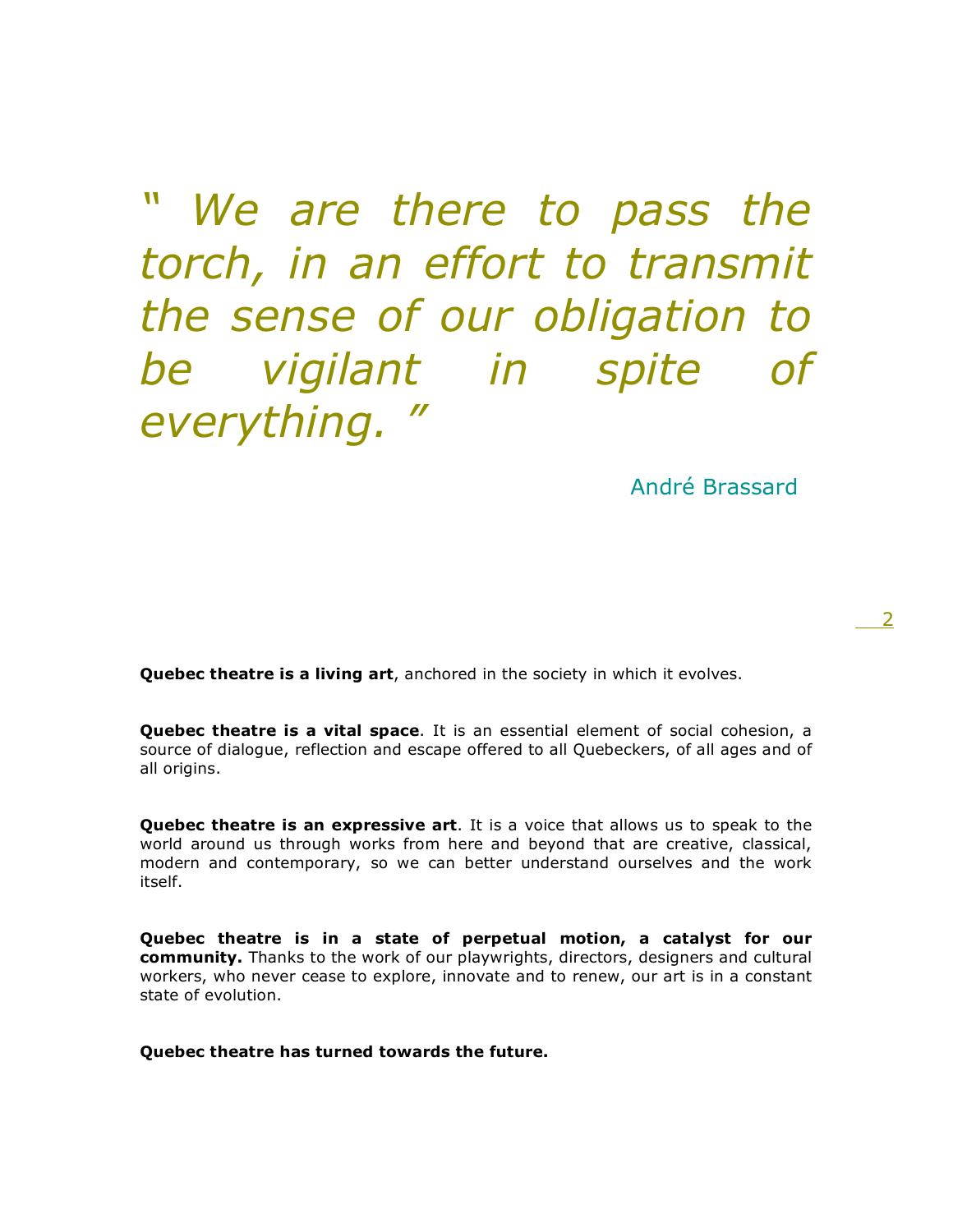# **The Executive Summary**

The following is an Executive Summary of the document *Les Seconds États Généraux du theatre Québécois – Les Suites*, published by the *Conseil québécois du théâtre* on World Theatre Day, March 27, 2008. It is a summary of results from the Second Conference on the State of Professional Theatre in Quebec, held in October of 2007. As the original document in French is long and detailed, it was felt that an Executive Summary would be the most perspicuous way to convey the recommendations and conclusions of the conference to the English theatre community. For a precise understanding of the position of the Conseil québécois du théâtre, please refer to the French-language document.

Fifty-nine resolutions were adopted at the plenary assembly, representing five major thrusts:

- 1. Coherent Financial Support for Theatre: a Question of Longevity
- 2. Dissemination of Theatre: The Provincial, National and International Issues
- 3. The Challenge of Making a Living in Theatre
- 4. Bringing Youth into the Professional Theatre: An Act of Citizenship
- 5. Quebec Playwrights Support for a Unique Voice

All of these themes were discussed in workshop round tables during one entire day of the conference, and the resulting recommendations and resolutions were debated at great length at the plenary session on the final day, with some resolutions being defeated and others retained for deliberation and final approval by the new Board of Directors.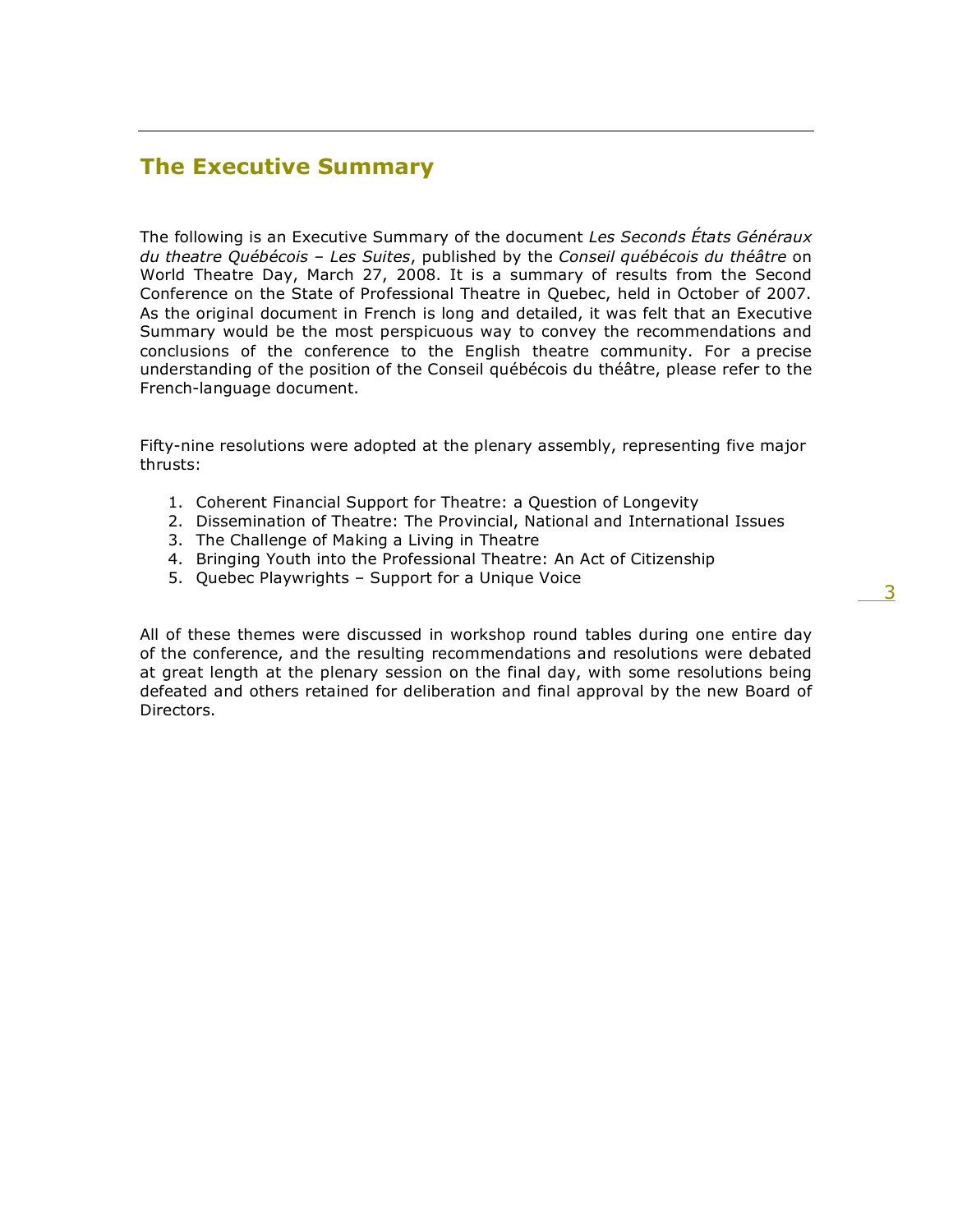# **Chapter One: Coherent Financial Support for Theatre - A Question of Longevity**

This chapter begins with a description of the types of organizations referred to in the recommendations: a *Project* company, which receives support on a project-byproject basis, mostly sporadic; an *Operational* company, which is supported on an annual or multi-year basis; and *Institutions* (established long-term organizations), which are funded on an annual or multi-year basis.

# **Conclusions**

The large majority of theatre companies cannot offer sufficient salary levels for their artists, cultural workers or artistic directors to allow them to participate fully in the creative process and to take advantage of the talents for which they were hired. In the same vein, these companies cannot provide production budgets that match the scope of the projects undertaken, which leads theatre to become an art of "making do" and forced poverty. As a result, the milieu is seeing the loss of specialists (props artists, wig makers, cutters and costumers, millinery experts, scenic painters, etc.) as well as an exodus of seasoned and talented playwrights, designers, technicians and administrators towards other related sectors.

By perpetuating the chronic under-funding of the production of Quebec theatre, an inestimable wisdom will be lost, which impoverishes future generations of theatre.

# Recommendations

## **The theatre milieu is asked:**

• That the reflections initiated at the Second Conference on the State of the Professional Theatre in Quebec on the best ways of supporting our future theatre practitioners be continued in order to establish more coherence and congruency between different theatre production structures, while at the same time preserving their specific artistic identities.

#### **The federal and provincial governments are asked:**

That the Canada Council and the *Conseil des arts et des lettres du Québec* be sufficiently supported in order that:

• The essential work and role of artistic directorships of theatre institutions and organizations be recognized and funded accordingly.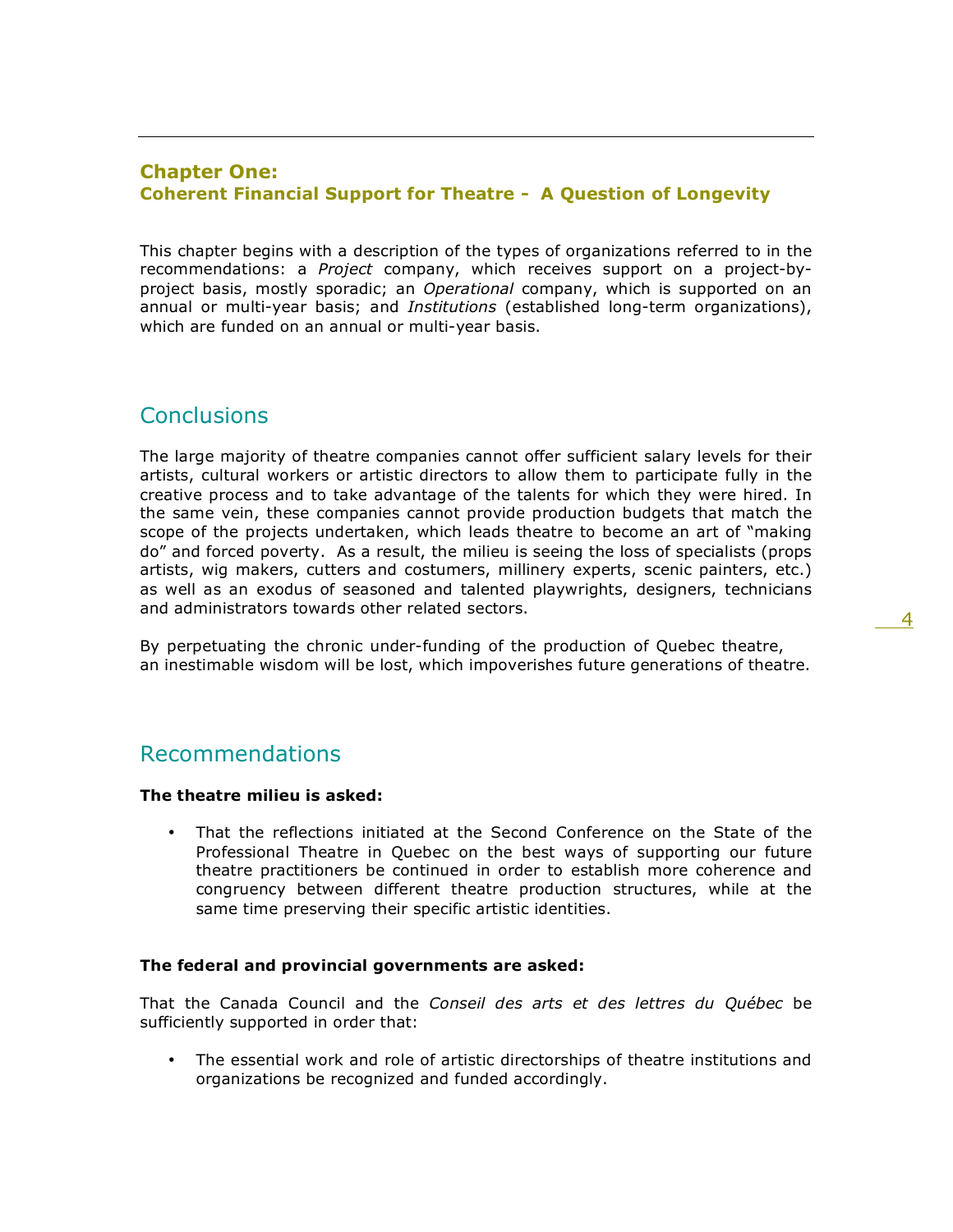- The specific and essential roles of 'project', 'operational' and 'institutional' theatre structures be recognized in the development and vitality of Quebec theatre in order that each of them be supported according to their realistic needs, within the ecology of the entire Quebec theatre community.
- Production centres be created (following the excellent examples in Quebec City) in areas such as Montreal (or where justified in the regions) which include performance spaces, production facilities, resource centres, and resource-sharing facilities dedicated to emerging theatre companies and for companies without a space.

5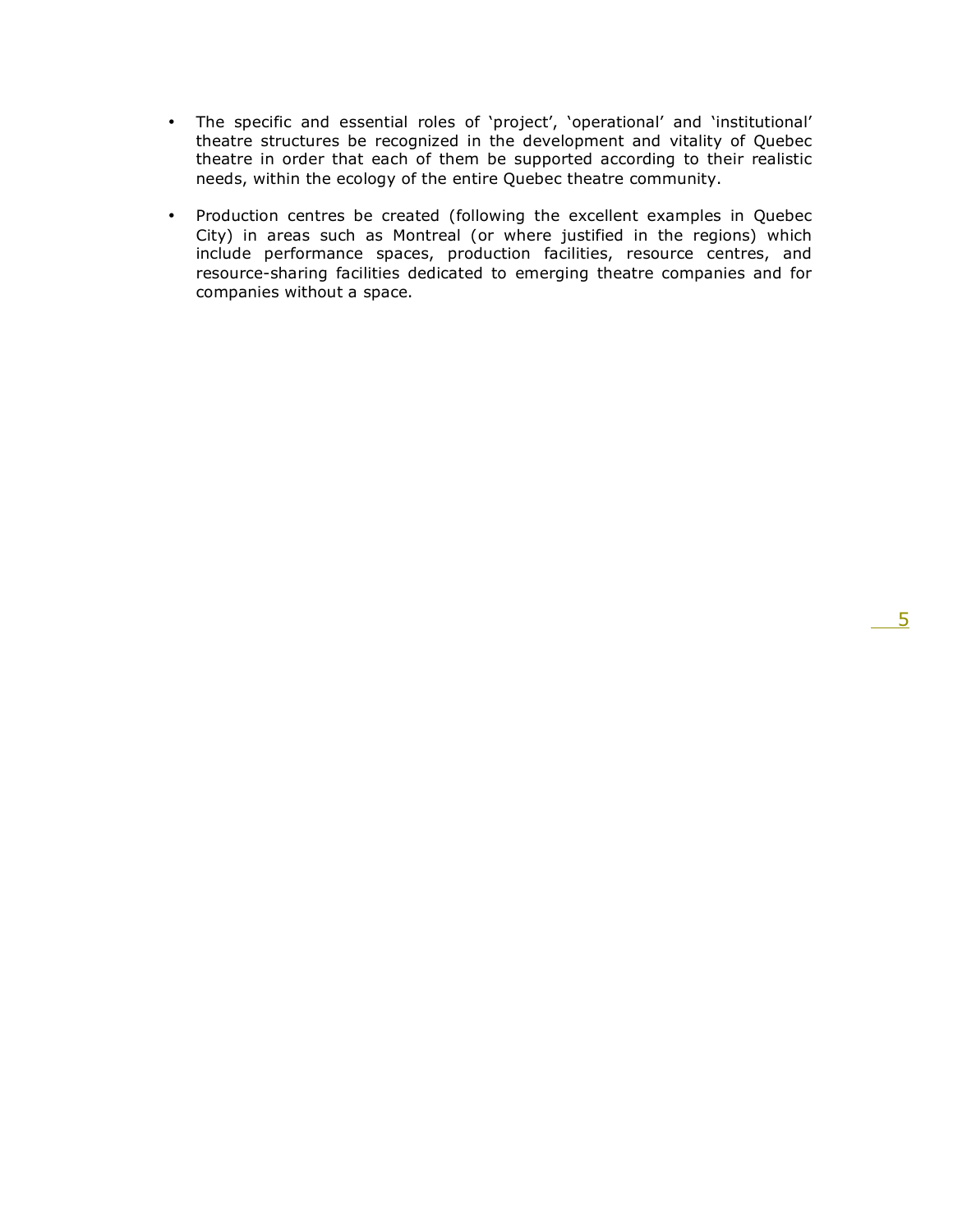# **Chapter Two: Dissemination of Theatre - Provincial, National and International Issues**

In this chapter the five different types of presenters are outlined: those that have their own facilities, specialized presenters, multi-disciplinary presenters, festivals, and self-presenters. Descriptions of existing networks are provided, along with Theatre for Young Audiences and their particular problems. In addition, there is also discussion of the challenges of touring, as well as the difficulties of encouraging audiences, both young and old, to be interested in the benefits of theatre.

# Recommendations

## **i. Provincial Touring**

#### **The theatre milieu is asked:**

• That the discussions initiated at the Second Conference on the State of the Professional Theatre in Quebec on the best ways of supporting our current dissemination structures in Quebec be continued in order to establish more coherence and congruency between different theatre production structures, while at the same time preserving their specific artistic identities.

#### **The provincial and federal governments are asked:**

That sufficient funding be accorded to the Canada Council, the *Conseil des art et des lettres du Quebec*, the Department of Canadian Heritage, and the Ministry of Culture, Communications and the Status of Women in order that:

- The primordial role of presenter-producers, specialized presenters, multidisciplinary presenters, theatre festivals, and any other organization acknowledged by its peers as practicing the self-presentation of theatre in Quebec be recognized, and that they be funded according to their actual needs.
- The importance of the work and role of artistic directorships at the heart of theatre presentation structures in Quebec be recognized and compensated appropriately.
- The importance of the work and role of cultural mediators in dissemination of theatre in Quebec be recognized and compensated accordingly.
- The difficulties and challenges directly related to touring Theatre for Young Audiences be recognized so that the diffusion of this theatre can be increased and its artists and cultural workers remunerated accordingly. To achieve this objective, it is recommended that measures be undertaken to ensure that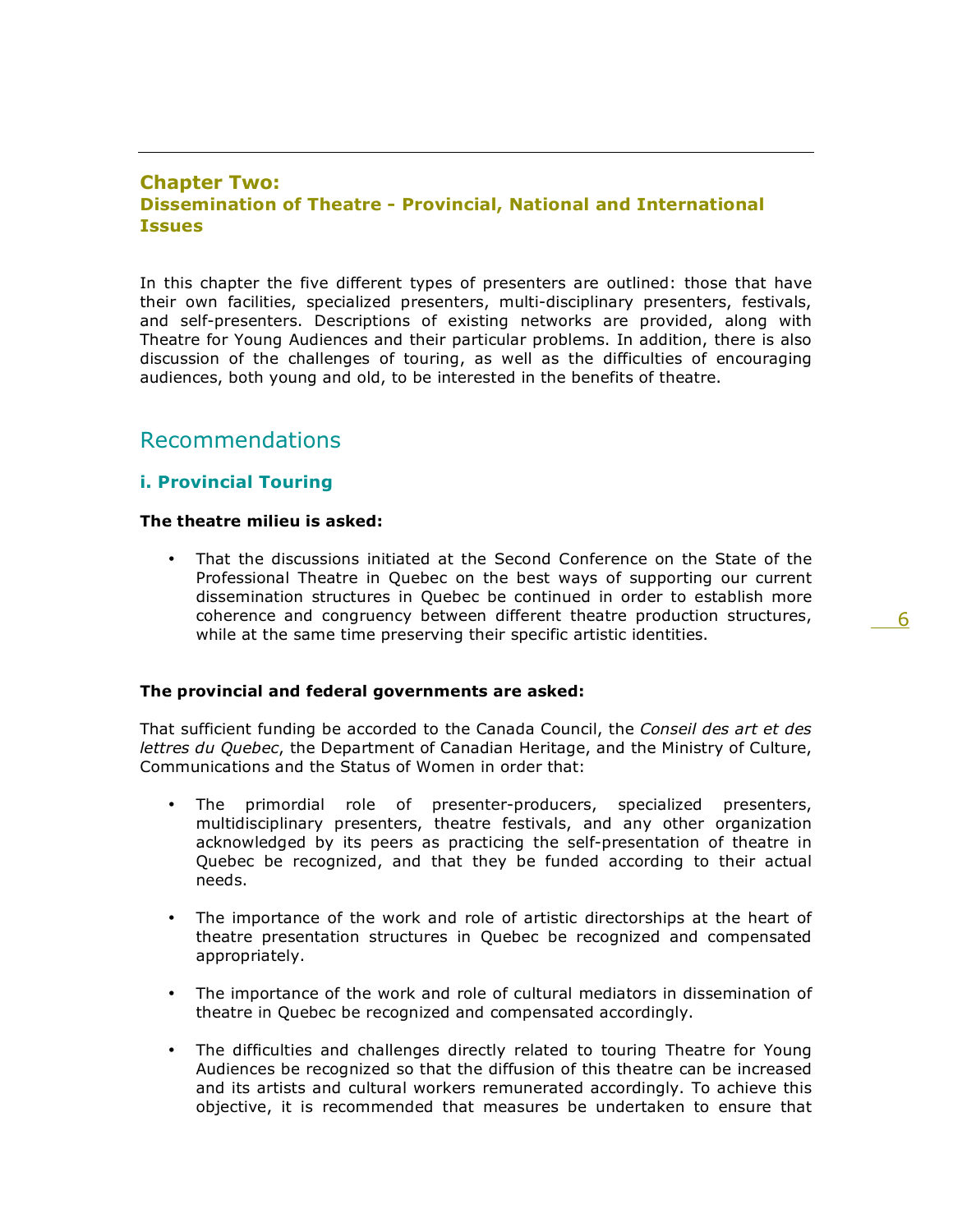sufficient monies are allocated to these companies, as well as their host venues.

- That funds be allocated for the on-going regular maintenance of venues that host touring Quebec theatre.
- That the ratio of "population vs. seating" and "cost-of-work vs. seating" be revised in order to encourage the development of smaller venues dedicated to the touring of Quebec theatre throughout the province.

# **ii. International Touring**

In this section, the decline of support over the past 8 to 10 years from the Department of Foreign Affairs and CALQ is discussed. Within this discussion it is acknowledged that the provincial government has announced an injection of \$500,000 into international touring over the next three years.

The organizations that support the international touring of Quebec theatre are also listed:

- The Department of Foreign Affairs and International Trade
- The Canada Council
- *Le Conseil des arts et des lettres du Québec*
- 
- International theatre festivals<br>- Oualified cultural workers pres - Qualified cultural workers present in embassies and consulates
- Qualified cultural workers participating in international delegations from Quebec

# Recommendations

## **The theatre milieu is asked:**

- That a round table be created to bring together all the partners and stakeholders involved in international touring of Quebec theatre in order to coordinate and develop greater coherency among the different funding programs.
- That a joint reference, resource and consultation centre be created devoted to the support of international touring.

#### **The federal government is asked:**

• That culture be reinstated as one of the main pillars of Canadian international policy and that the Minister of Foreign Affairs and Trade recognize the importance of allocating human resources and the necessary funding to ensure the dissemination of Quebec theatre on an international basis.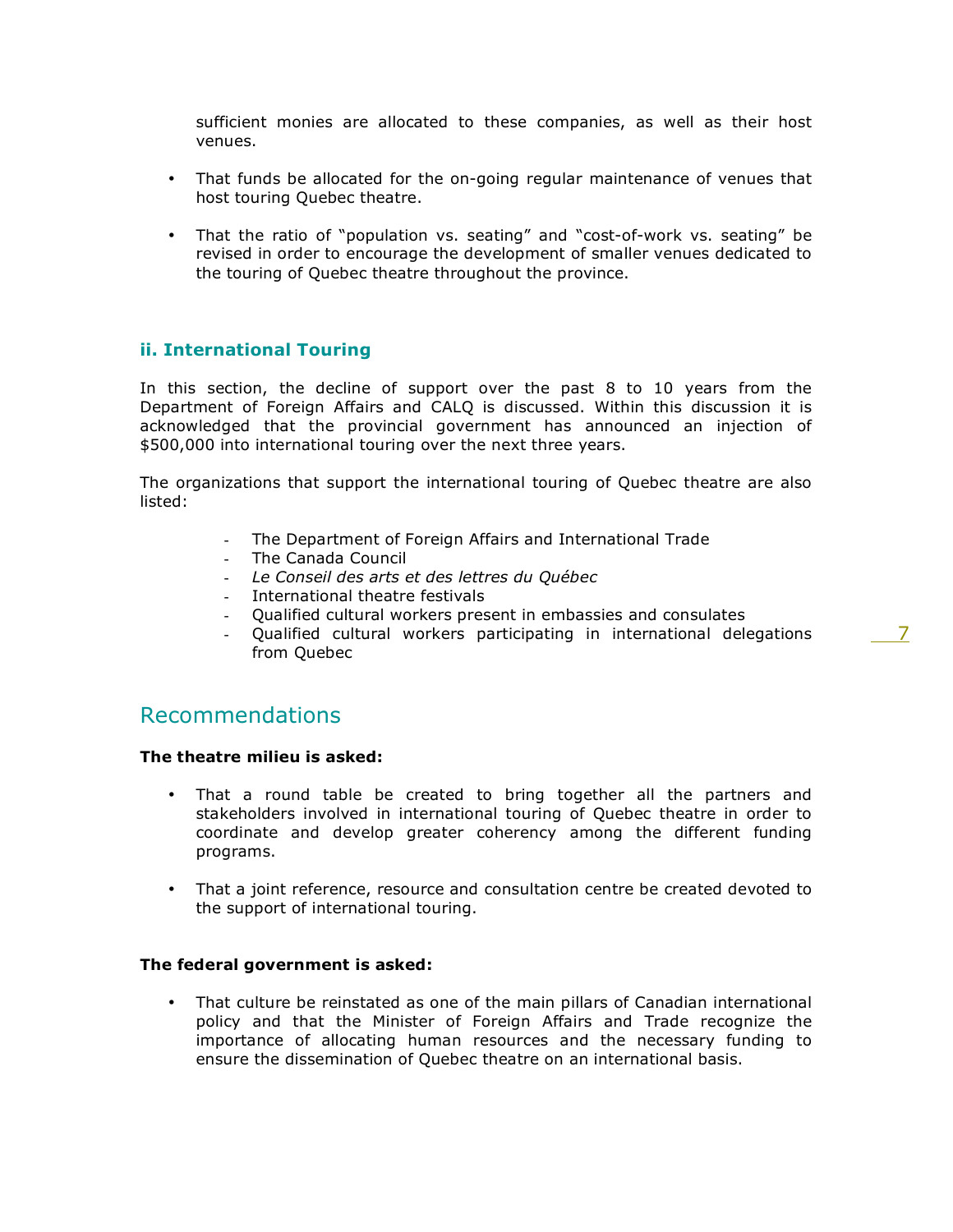- That Canadian cultural policy abroad not be subordinated to commercial policy, and that artistic merit be made the fundamental evaluative criteria, following the model of the Canada Council.
- That this Canadian cultural policy abroad also reflect the realities of smalland medium-sized Quebec theatre organizations.
- That the role of the international festivals be recognized as a catalyst in terms of international dissemination of Quebec theatre, and, as a result, that they be sufficiently supported accordingly on an ongoing basis.
- That new posts be opened for cultural attaches and councilors in all Canadian consulates and embassies.

#### **The provincial government is asked**:

- That the importance of dissemination of Quebec theatre outside the province be recognized and that the C*onseil des arts et des lettres du Québec* be adequately financed in order to carry out this mandate.
- That the catalyzing role of international festivals be recognized in terms of the international dissemination of Quebec theatre, and, as a result, that they be sufficiently supported on an ongoing basis.
- That new posts be opened for cultural attaches and councilors in all Quebec delegations outside the province.

8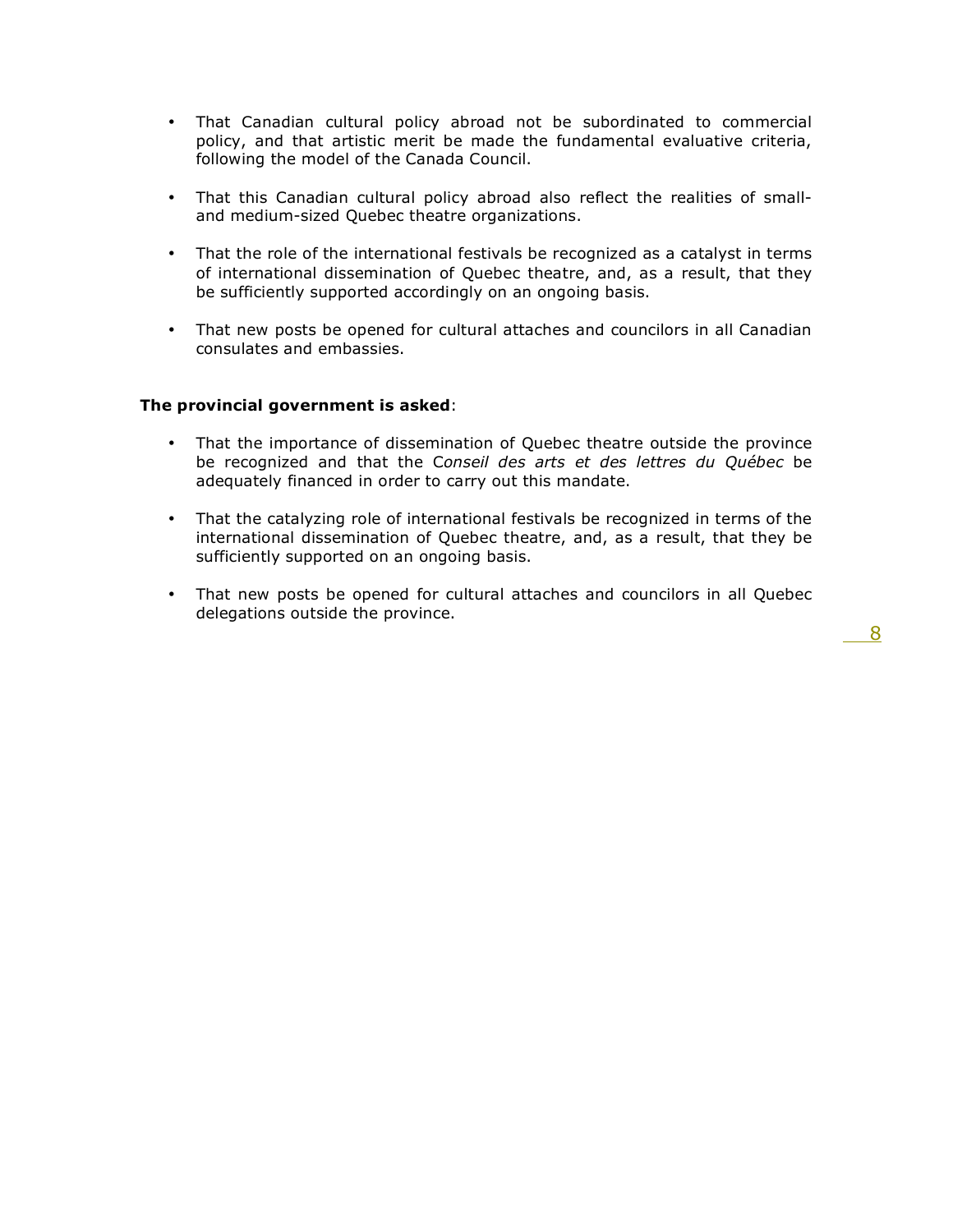# **Chapter Three: The Challenge of Making a Living in Theatre**

This chapter offers a detailed description of the funding envelopes available at CALQ and the Canada Council and how they have decreased over the past five years for both individual artists and companies, which has resulted in a decrease in the number of grants allocated.

There is also a discussion of the difficulties faced by artists and companies vis-à-vis the physical condition of the rehearsal halls and performance spaces in which they must work, the lack of funds available to improve these spaces, and the effects of this situation on the artistic product of artists who are forced to compromise their ideas and visions.

Finally, the status of regional artists is discussed with respect to the distances they must travel to work in urban centres, and the competition they encounter there from the resident urban artists who are both more numerous and easier for producers to engage due to their proximity to the work. The result of this situation is that regional artists who are highly qualified often do not get the chance to be seen outside of their particular region.

# **Conclusions**

The major impediment facing theatre artists and the companies that hire them is the lack of funding provided to the funding agencies, which would provide artists with liveable wages and increase the ability of companies to engage them. Another impediment is the lack of individual grants available for artists who wish to undertake creations of their own. When one considers that the average income for an individual artist on a grant is \$2,000 per month, or \$24,000 annually, one can understand that an artist cannot totally devote their time to the creative process, regardless of experience, age or desire.

# Recommendations

# **The theatre milieu is asked:**

- That, in collaboration with the artist organizations and producers, a research procedure be put in place to establish a permanent data base of statistics that can accurately document the evolving social conditions of artists and cultural workers in all spheres of Quebec theatre.
- That, in collaboration with the artist organizations and producers, research be undertaken to define a system of employment insurance accessible to artists and cultural workers in Quebec theatre possessing the status of self-employed workers.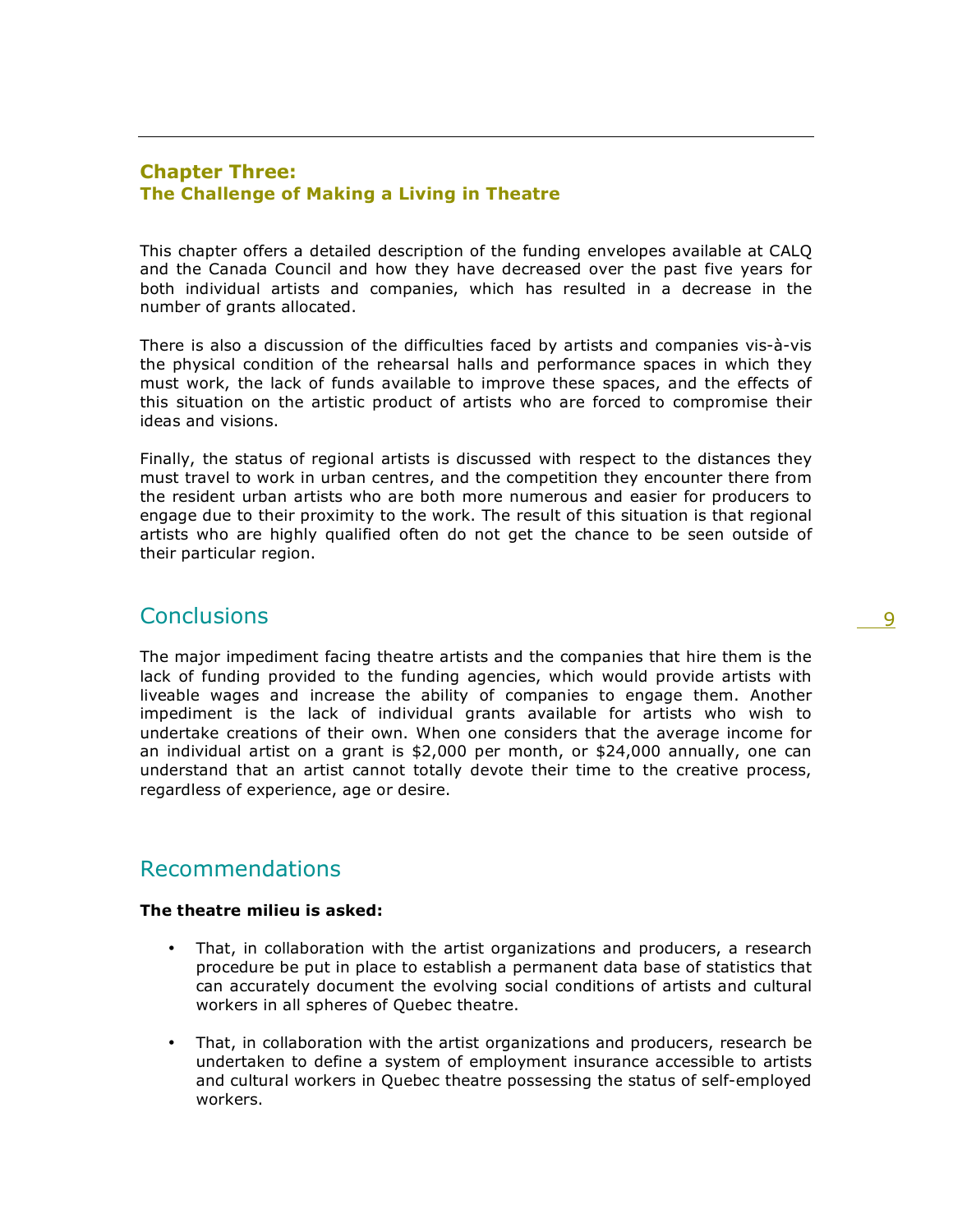- That, in collaboration with artists' organizations and producers, reflections be made on the issue of family-work equilibrium for artists and cultural workers in Quebec theatre.
- That discussions be held vis-à-vis theatre training in Quebec, in terms of the cohesion and complementarities of this training with respect to the development of the professional theatre milieu.

#### **The federal and provincial governments are asked:**

That the Canada Council and the *Conseil des arts et des lettres du Québec* be sufficiently supported in order that:

- The primary role played by professional theatre companies in the engagement of artists and cultural workers of all generations be recognized, and that, in order for them to achieve this end, they be accorded sufficient and stable funding to offer the social-economic conditions that reflect these individuals' training, the value of their work, and their level of professional experience.
- The critical role played by creation, research, and on-going training grants to individual artists be recognized in terms of its development of the artist, and that as a result, the number of these grants increase to reflect increases in the number of Quebec theatre artists, and finally, that the subsistence fees paid to these artists be indexed so they can devote themselves entirely to their creative process.
- The importance for professional Quebec theatre artists to be able to practice their art throughout the province be recognized, and that professional theatre companies be funded accordingly to allow and encourage the touring of these artists.

#### **The provincial government is asked:**

• That the primary role played by professional Quebec theatre companies in the integration of emerging artists and administrators be recognized, and that *Emploi Québec* along with the Ministry of Culture, Communications and the Status of Women put in place a permanent and specific program addressing the first engagement of artists and cultural workers in order that the theatre companies be able to fulfill this role.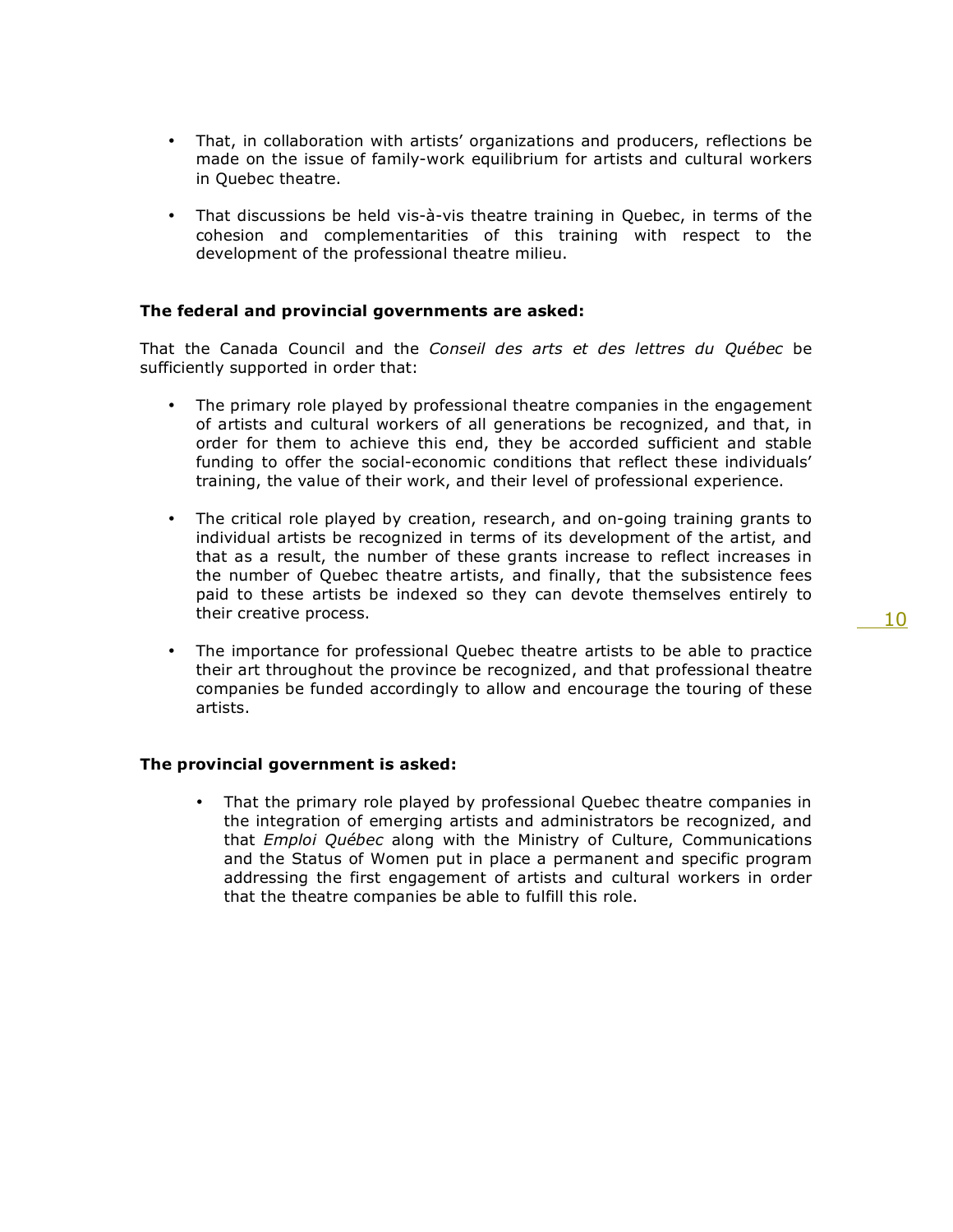# **Chapter Four: Bringing Youth into the Professional Theatre: An Act of Citizenship**

This chapter refers to the importance attached to Theatre for Young Audiences (TYA) in terms of the responsibility of the general public and the school systems to support this branch of theatre. It discusses the ways in which TYA has increased in scope and technical requirements and that the venues in which they currently play often do not meet those requirements. It also refers to the different types of performances created for young people, including puppetry, multimedia theatre, creative theatre and new styles of production which address the abundance of offerings related to film and music.

There is notation of the complexities and costs of touring TYA and the difficulties of obtaining sufficient fees to recoup the costs of these tours and their preparations.

There is also discussion of the role of the schools and the educational system in the process of touring and accessing TYA. Although the Government of Quebec has reaffirmed its support for bringing theatre to young audiences, there has been little concrete actions taken to this effect. The chapter makes note of the recent boycott of artistic events by educators and the drastic effect on TYA production companies. Also, changes in the educational pedagogical programs have diminished the importance of the arts in society, and have decreased the number of professional artists teaching the arts.

# **Conclusions**

Attendance of theatrical events provides invaluable benefits to younger generations of today and tomorrow, and it is more important now than ever that access to Theatre for Young Audiences be made easier and more affordable for everyone. It is also important that the educational system and its teachers become partners with the theatrical milieu to underline the value of the arts for the younger generation.

# Recommendations

#### **The theatre milieu is asked:**

• That the discussions initiated at the Second Conference of the State of Professional Theatre in Quebec on the obligatory attendance of the younger generations in Quebec to professional theatre performances be continued, and that this reflection be broadened to include all professional performing arts, along with their respective partners.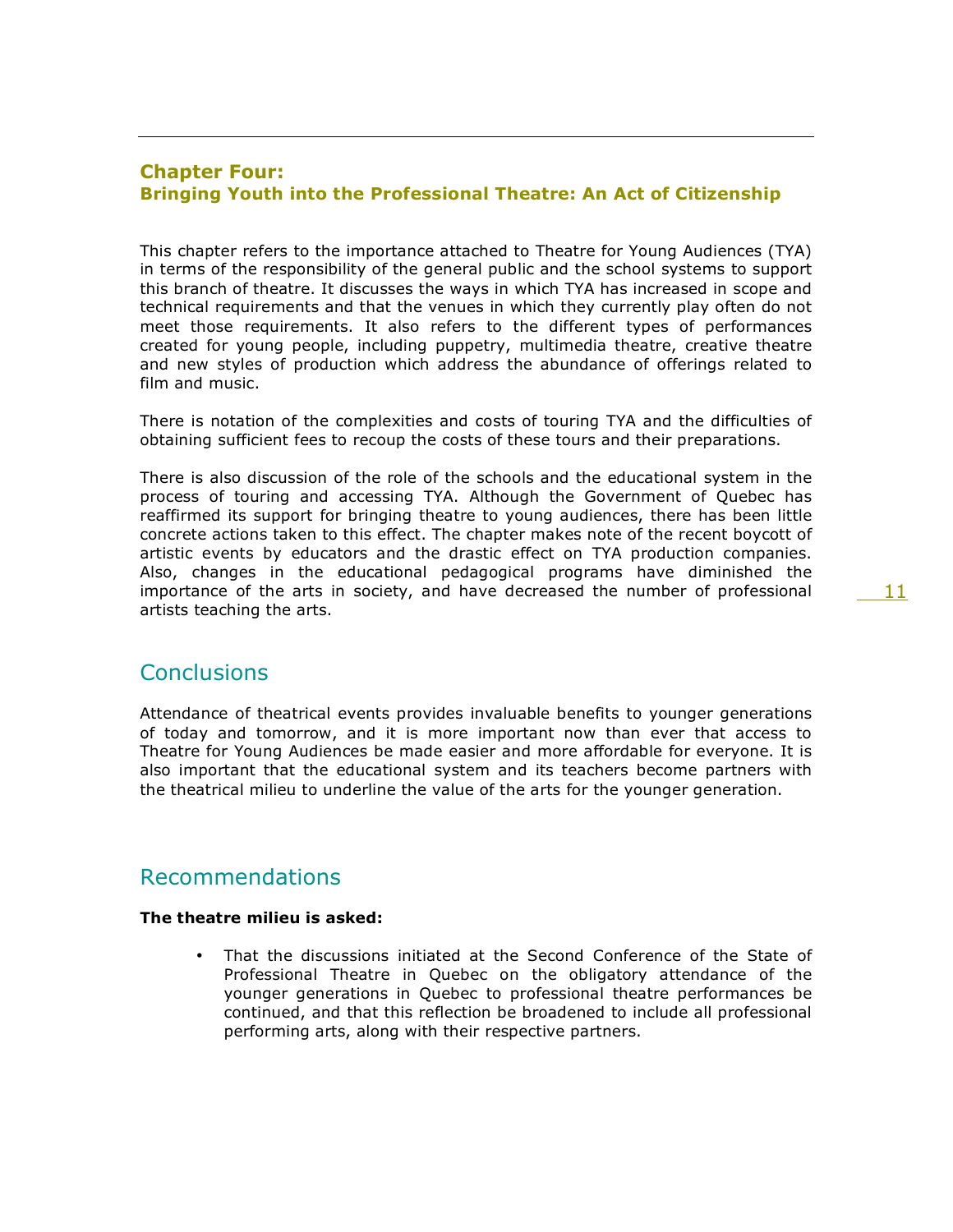#### **The provincial and federal governments are asked:**

- That the benefits provided by the performing arts to the development and growth of young Quebeckers be recognized, and as a result, that the fiscal means be put in place to encourage entire families to attend the performing arts.
- That the importance of a Quebec-wide network of performance venues adequately equipped for presentation of Theatre for Young Audiences be recognized.

That the Canada Council and the *Conseil des arts et des lettres du Québec* be sufficiently supported in order that:

- Measures be put in place dedicated to the improvement of fees paid to Theatre for Young Audience companies, and that financial resources be accorded to host venues in order to achieve these objectives, particularly in an educational context.
- The important role of cultural mediation of the production and dissemination structures of Theatre for Young Audiences be recognized, not just in terms of the 'educational' context but with the 'general public' as well, and that this work be remunerated appropriately.

#### **The provincial government is asked:**

- That the benefits provided by the performing arts to the development and growth of young Quebeckers be recognized, and as a result, that regular attendance of artistic events become mandatory for all Quebec students during their formative years.
- That the determining role teachers play in a student's appreciation of performing arts be recognized in order that arts' education becomes mandatory in teachers' college and teachers' continuing education, to the effect that teachers are placed in direct contact with professional theatre productions and their artists.
- That the Ministry of Culture, Communications and the Status of Women resume their responsibility within their entente with the Ministry of Education to put in place programmes that encourage the attendance of students at professional performing arts events in order to stimulate contact between artists and students, and, that the cultural milieu take the lead in the projects which emanate from these programs.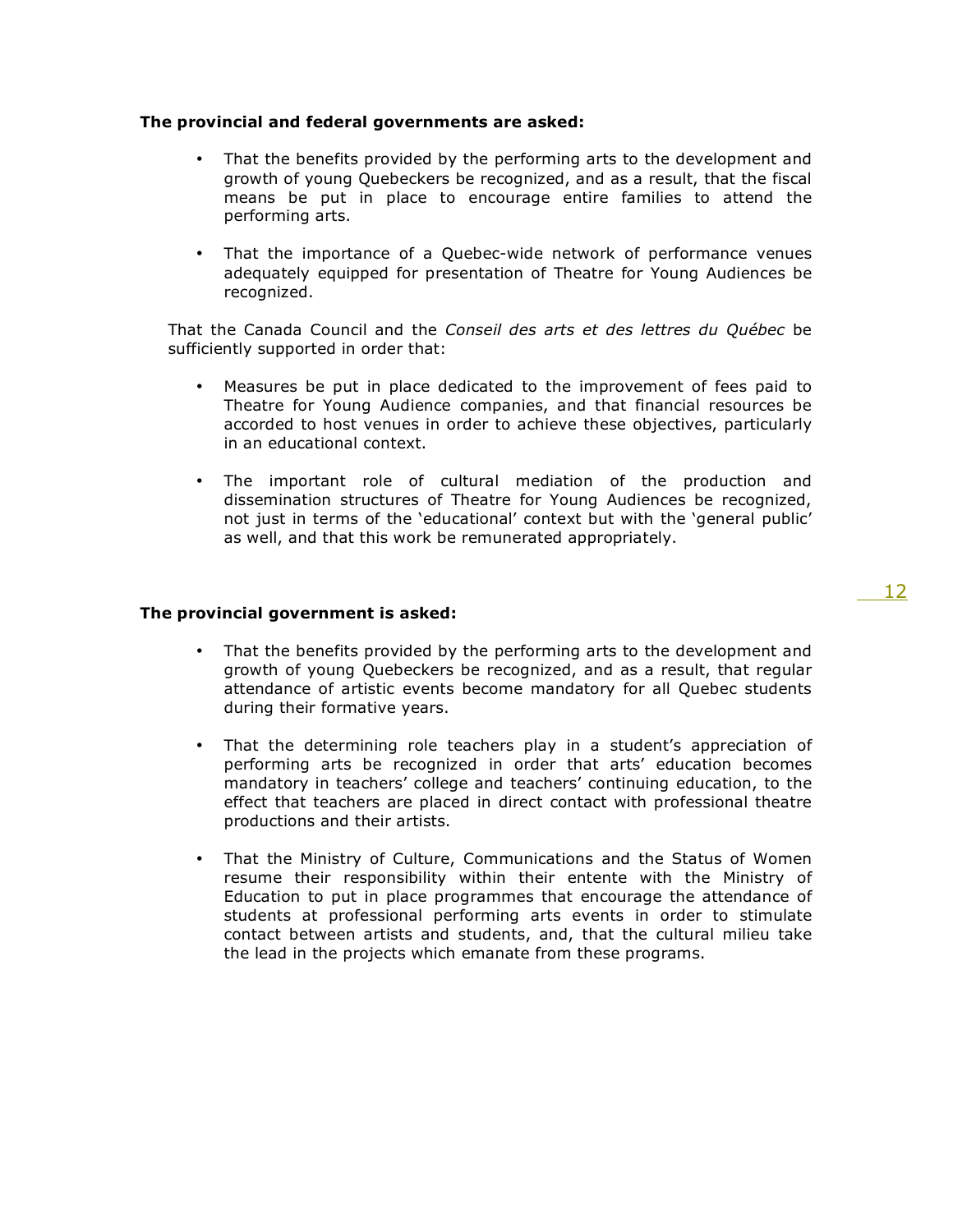# **Chapter Five: Quebec Playwrights – Support for a Unique Voice**

Chapter Five discusses the access that Quebec playwrights currently have to individual grants. It also discusses the commissioning process and the difficulties playwrights experience supporting themselves on the meager fees they are paid, given the length of time that it takes to write, workshop and guide a play into production. A separate section discusses the adaptation process for a work or translation and how this work brings the playwright into a different kind of contact with other writers, giving them opportunities to increase the quality of Quebecois dramaturgy.

It is noted that (according to responses obtained from a questionnaire), the average income for a playwright for a play written and produced by a small-to medium-sized theatre company generates an average income of only \$5,000 per play, with only 4% of playwrights reporting an income greater than \$20,000 a year.

Furthermore, the level of grants accorded by the funding bodies does not reflect the increasing number of writers that are coming onto the Quebec scene, with statistics showing that the envelope accorded to writers by CALQ decreased from \$233,000 in 2001-2002 to just over \$140,000 in 2005-2006. The Canada Council envelope was limited to \$148,000 during the same period of time.

In terms of translation of texts from French to English, the Canada Council's budgets were extremely limited, with \$23,351 being allocated in 2001-2002, decreasing to \$19,782 in 2005-2006.

# **Conclusions**

Quebec playwrights must be offered better working conditions and funding to increase the quality of their work, so that these very important voices in Quebec culture will be heard on a larger scale, both in the province and beyond.

# Recommendations

## **The theatre milieu is asked:**

- That, in view of the societal force represented by contemporary writing and the intellectual value of those who practice the artform, professional theatre companies in Quebec encourage the presence and involvement of playwrights at the core of their organizations.
- That a special fund for Quebec dramaturgy be created for Quebec playwrights that would be financed through applying a portion of the rights for works that have already fallen into the public domain, or any other type of contribution.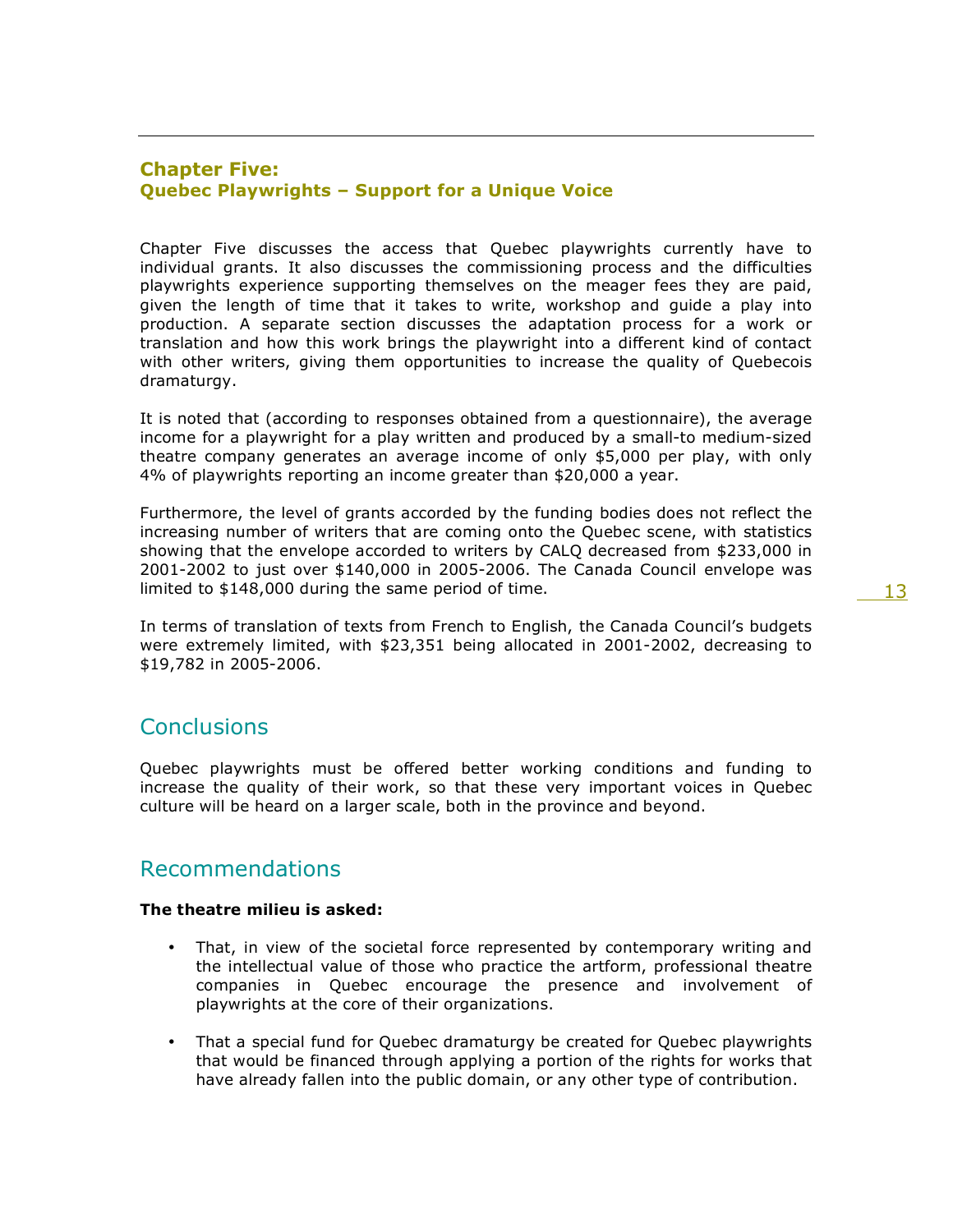# **The provincial and federal governments are asked:**

That the Canada Council and the *Conseil des arts et des lettres du Québec* be sufficiently supported in order that:

• They properly recognize the fundamental role that Quebec dramatists play in the expression of the *Québécois* reality as well as their enrichment of Quebec dramaturgy, and, as a result, create a program of grants for research, creation and translation exclusively reserved for playwrights and adapted to take into consideration their needs and numbers.

14